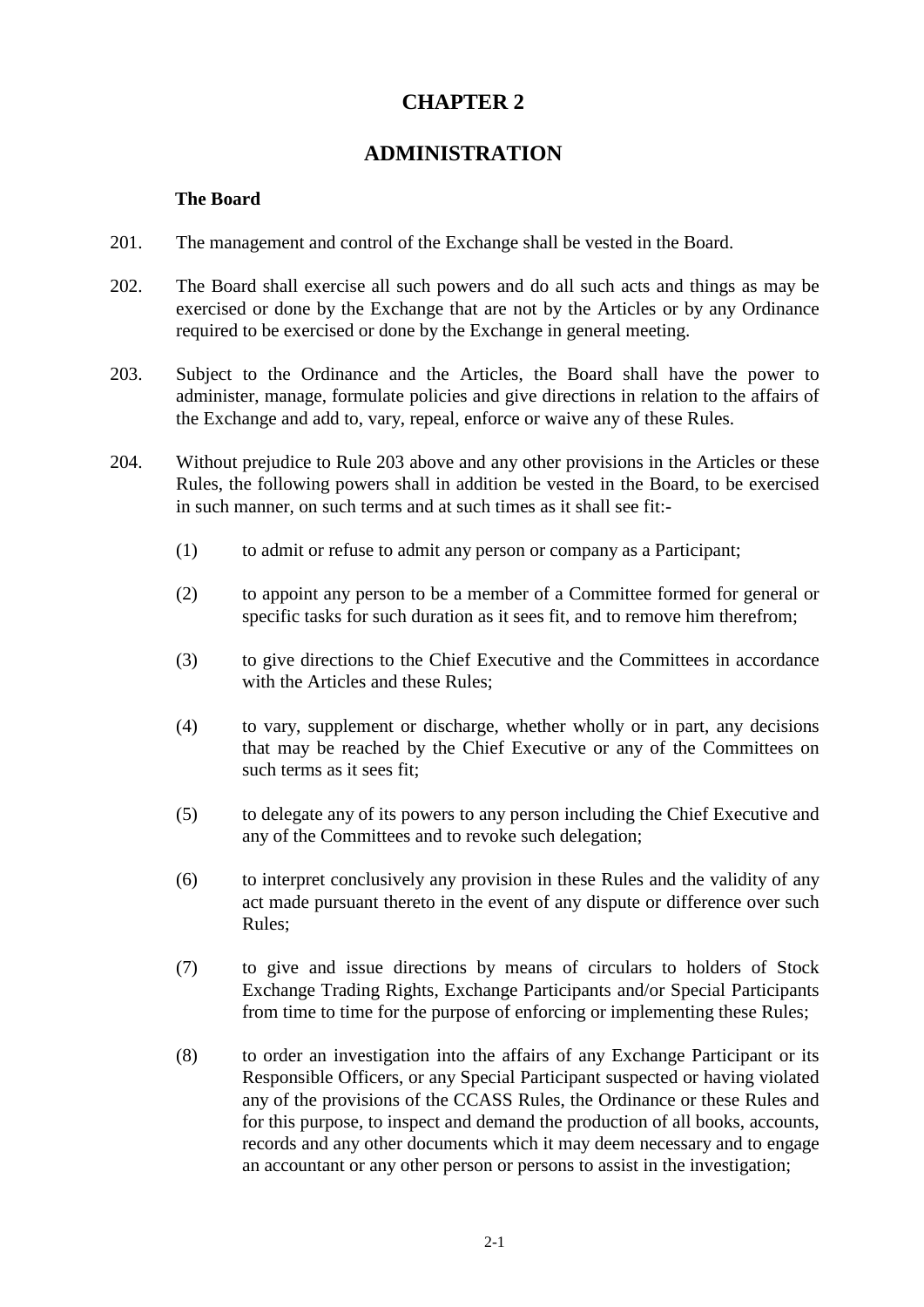- (9) to release at its absolute discretion information concerning any Participant to the Commission or an authorised officer of the Commission when so requested by either of them;
- (10) to reprimand, fine, suspend or expel any Exchange Participant or its Responsible Officers, or any Special Participant and to exercise such other disciplinary measures as hereinafter provided in these Rules;
- (11) to suspend all or part of the trading activities on the Main Board and/or on GEM in the event of an emergency as hereinafter provided in these Rules and to take such remedial actions as it thinks fit;
- (12) to grant, suspend or revoke the Stock Exchange Trading Rights of any Exchange Participant or the registration of any of its Responsible Officers;
- (12A) to grant, suspend or revoke the admission of any person as a Special Participant;
- (13) to appoint or remove the Chief Executive or the Secretary;
- (14) to enforce the directions given by the Commission or an authorised officer of the Commission; and
- (15) to exercise such other powers as are necessary to enforce these Rules.
- 205. The Board or the Exchange shall not be required to give any reasons for the exercise of any of its powers and its decision shall be final and binding on all Exchange Participants and their Responsible Officers save and except for matters referred to in Rule 303A(2) and Rule 304(7), and on all Special Participants.

### **The Committees**

- 206. All Committees formed by the Board shall, in the exercise of the powers so delegated, conform to any regulations that may from time to time be prescribed by the Board.
- 207. [Repealed]
- 208. Each Committee shall, subject always to the overriding right and power of the Board to review, vary or supplement its decisions, have full power to formulate policies, supervise and give directions in relation to the tasks or functions for which it is appointed.
- 209. Subject to Rule 210, all members of a Committee, except the Listing Committee, the GEM Listing Committee and the Listing Appeals Committee, shall remain in office until any change or changes are made to their appointments by the Board. The Board may also fill any casual vacancies that may occur in any Committee by reason of resignation, retirement or otherwise.
- 210. The office of a member of a Committee shall be vacated if any one of the following events occurs:-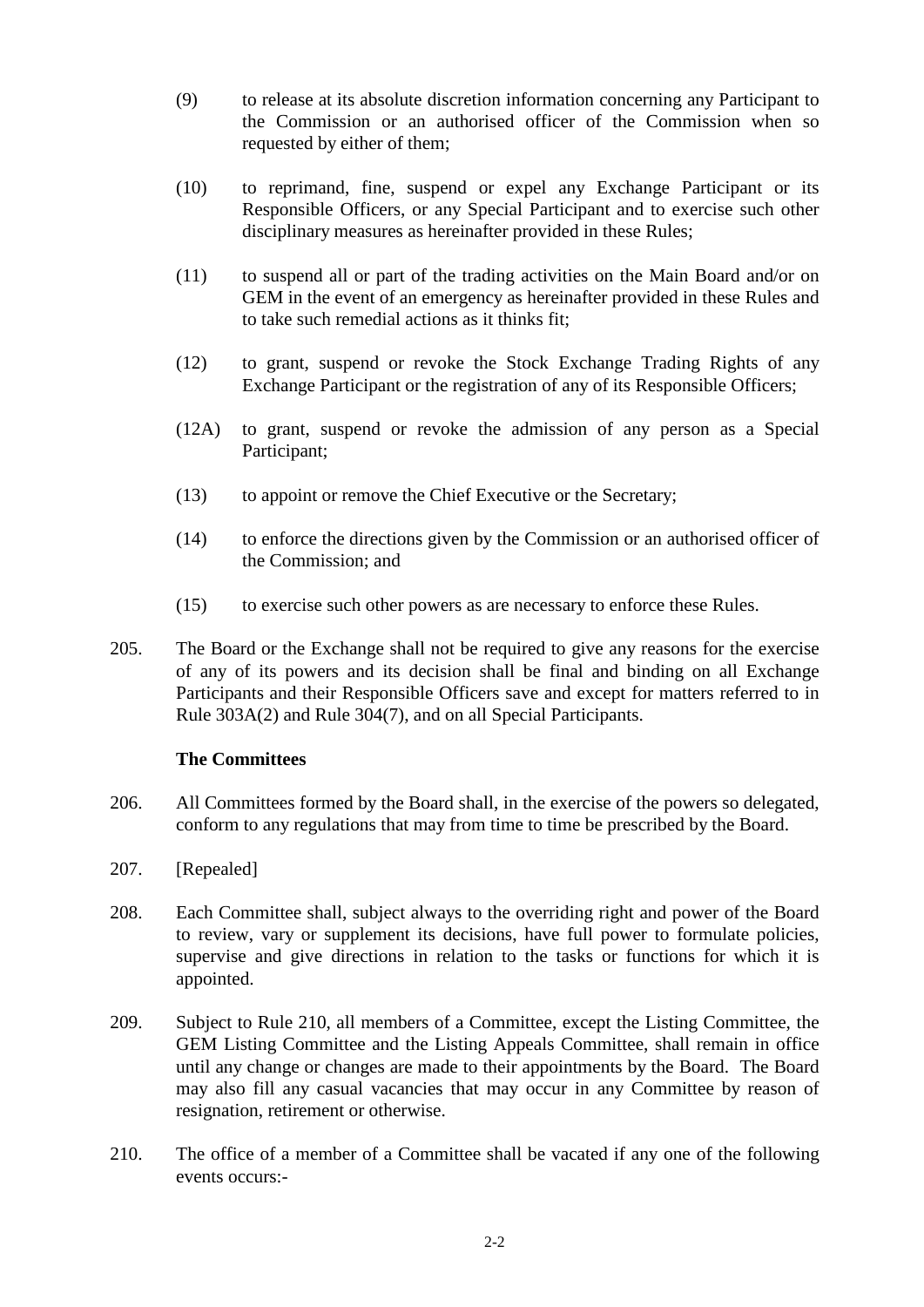- (1) if a receiving order is made against him or he makes any arrangement or composition with his creditors;
- (2) if he becomes insane or is found to be of unsound mind within the meaning of the Mental Health Ordinance;
- (3) if by notice in writing to the Board and the Committee, he resigns from his office; or
- (4) if he be removed by the Board for any reason whatsoever.

Provided that the acts of the member shall nevertheless be treated as valid and effectual in all respects up to and until an entry of the vacation of office shall be entered in the minutes of the Committee.

- 211. A Committee may at any time and from time to time delegate any of its powers to the Chief Executive as it may think fit. The Chief Executive shall comply with any requirements, directions or regulations which may from time to time be imposed on him by that Committee.
- 212. The Board may establish Committees by whatever description as the Board may think fit including, without limitation, the following Committees:-
	- (1) [Repealed]
	- (2) [Repealed]
	- (3) a Disciplinary Committee to administer the disciplinary rules as specified in Chapter 7 of these Rules and to advise the Board on all matters relating thereto;
	- (4) [Repealed]
	- (5) a Listing Committee to discharge all of the Board's functions and powers in respect of all listing matters relating to the Main Board, subject to the powers of review vested in the Listing Appeals Committee;
	- (6) [Repealed]
	- (7) [Repealed]
	- (8) [Repealed]
	- (9) [Repealed]
	- (10) [Repealed]
	- $(11)$  [Repealed]
	- (12) [Repealed]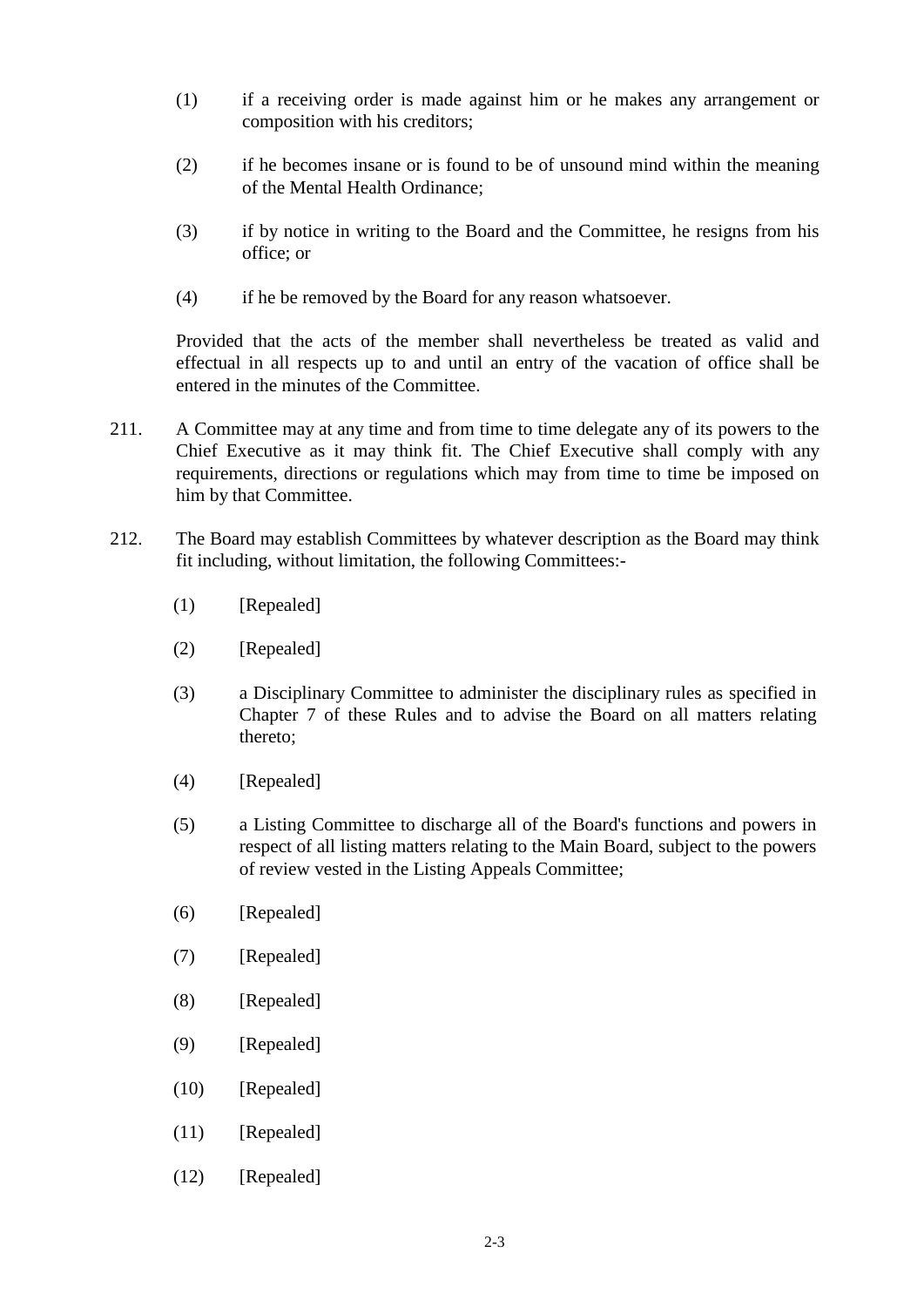- (13) [Repealed]
- (14) a Compensation Committee to manage all matters relating to the Fidelity Fund;
- (15) a Listing Appeals Committee to act as a review body in respect of decisions of:-
	- (a) the Listing Committee (including the Listing (Review) Committee) in relation to those areas identified in the relevant rules governing the functions and powers of the Listing Appeals Committee set out in the Rules Governing the Listing of Securities on the Exchange (the "Main Board Listing Rules"); and
	- (b) the GEM Listing Committee (including the GEM Listing (Review) Committee) in relation to those areas identified in the relevant rules governing the functions and powers of the Listing Appeals Committee set out in the Rules Governing the Listing of Securities on GEM of the Exchange (the "GEM Listing Rules").
- (16) a Disciplinary Appeals Committee to discharge the Board's powers and functions to review, vary or supplement decisions of the Disciplinary Committee;
- (17) [Repealed]
- (18) a GEM Listing Committee to discharge all the Board's functions and powers in respect of all listing matters relating to GEM, subject to the powers of review vested in the Listing Appeals Committee.
- (19) an Exchange Participant Admission Appeals Committee to discharge the Board's powers and functions to review decisions of the Board in respect of application for Exchange Participantship and/or Options Participantship in accordance with the Exchange Participant Admission Appeals Procedures as prescribed by the Exchange from time to time.
- 212A. (1) Except as otherwise provided in Rule 212B, any Committee established in accordance with Rule 212 shall consist of such member or members of the Board and/or such person(s) as the Board thinks fit.
	- (2) [Repealed]
	- (3) [Repealed]
	- (4) Any Listing Committee, GEM Listing Committee or Listing Appeals Committee established in accordance with the provisions of Rule 212 shall be governed by Rule 212B hereof.
- 212B. Subject to the Articles, the composition, powers, functions and procedures of the Listing Committee, the GEM Listing Committee and the Listing Appeals Committee shall be governed by the relevant provisions set out in the Main Board Listing Rules,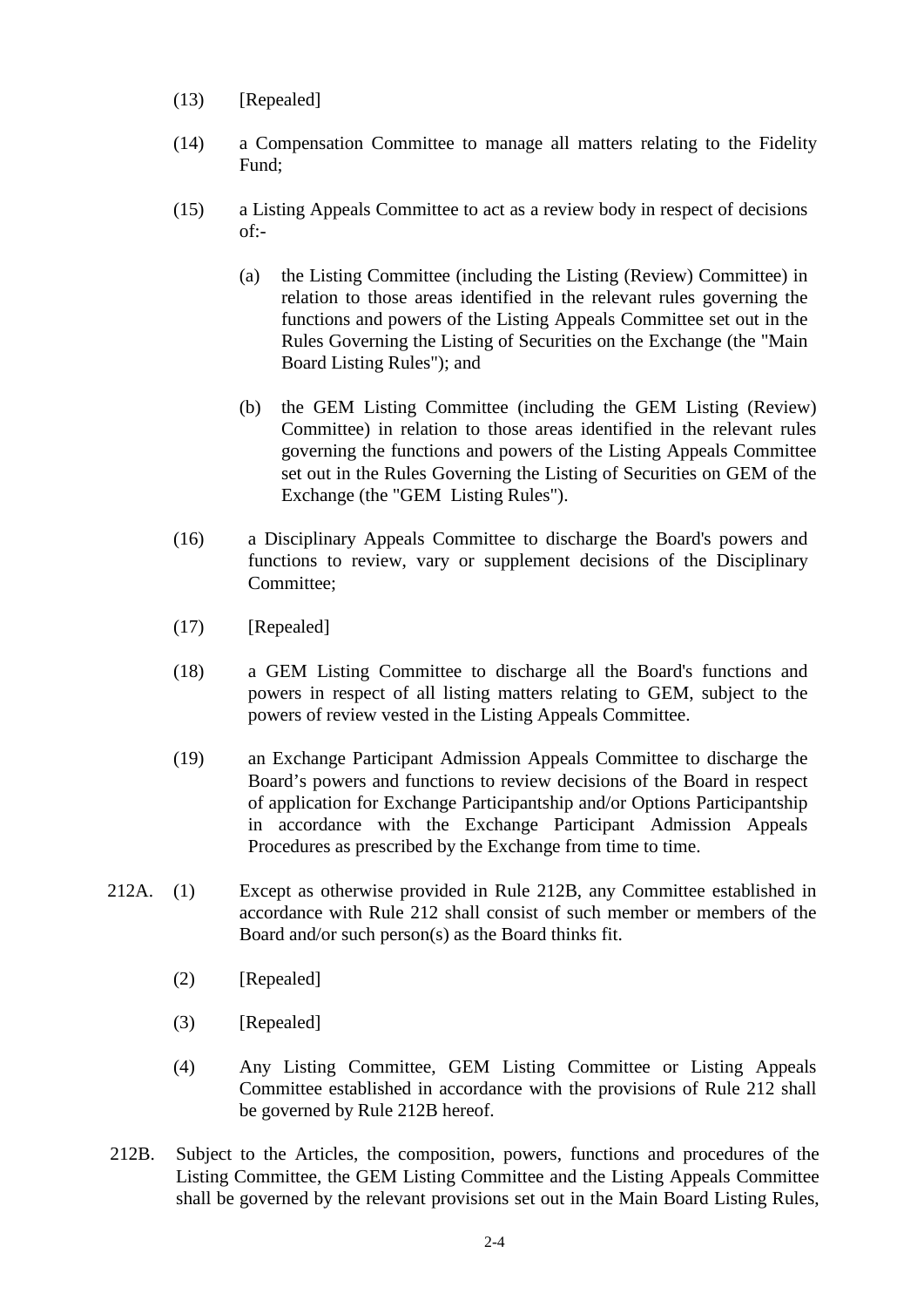the GEM Listing Rules and any Rules Governing the Proceedings of any of the Listing Committee, the GEM Listing Committee and the Listing Appeals Committee issued by the Board from time to time, and all references to "Committee" or "Committees" in this Chapter 2 (excluding this rule and Rules 212 and 212A(4)) shall be deemed not to be references to the Listing Committee, the GEM Listing Committee or the Listing Appeals Committee.

#### **Proceedings of Committees**

- 213. Subject to the Articles, Committees may meet for the despatch of business, adjourn and otherwise regulate their meetings in such manner as they think fit.
- 214. Subject to the Articles, a member of a Committee shall give to the Committee an address in Hong Kong at which notices may be served on him. Upon the despatch of any notice properly carrying the address supplied by the member such notice shall be deemed to have been validly served on that member.
- 215. A member of a Committee may be informed verbally of the time, place and agenda of a meeting.
- 216. [Repealed]
- 217. [Repealed]
- 218. [Repealed]
- 219. [Repealed]
- 220. [Repealed]
- 221. [Repealed]
- 222. [Repealed]

#### **The Chief Executive**

- 223. The Chief Executive shall be appointed by the Board and shall hold office upon such terms as may be prescribed by the Board. The Chief Executive shall have the general supervision of and be responsible for the day to day management of the Exchange and supervision of Participants as provided in these Rules.
- 224. The Chief Executive shall carry out the directions, orders or decisions of the Board or any of the Committees.
- 225. The Chief Executive shall, subject always to the overriding right and power of the Board, hold and exercise all such powers vested in the Board and Committees as shall not have been conferred upon and expressly required to be exercised by the Board.
- 226. Without prejudice to Rule 225 above and any other provisions in these Rules expressly conferring power upon the Chief Executive, the Chief Executive shall have such powers as the Board or any Committee may confer upon him including, in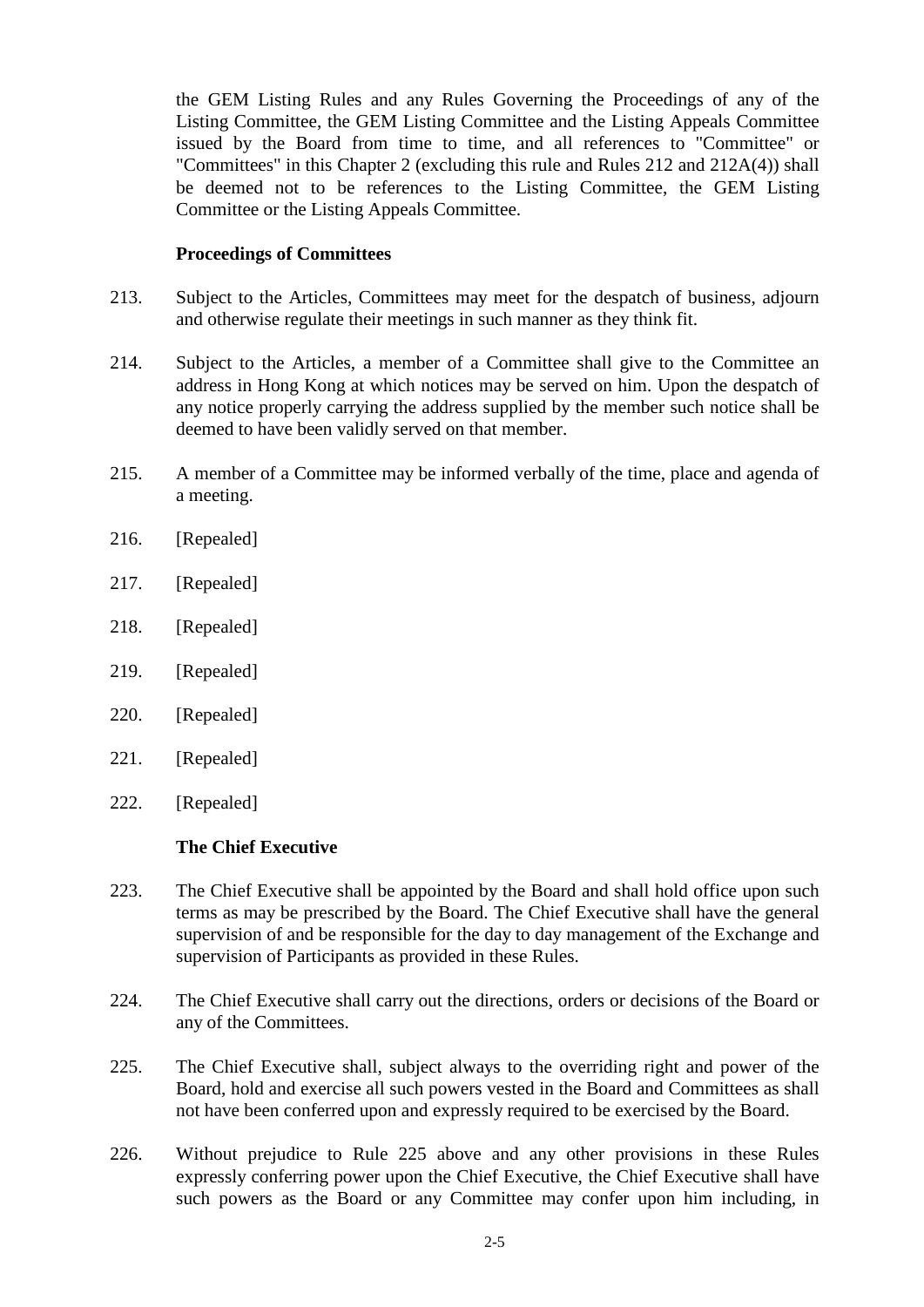particular, the following powers:-

- (1) to take all necessary steps to maintain orderly and efficient trading, in accordance with these Rules and to suspend trading in any issue of securities or by any Participant as provided for in these Rules or as directed or authorised by the Board or any Committee;
- (2) [Repealed]
- (3) to report periodically to the Board on all matters concerning the Exchange or on such occasions as may be expedient;
- (4) to scrutinise and manage all matters relating to listing, Exchange Participantship and Special Participantship, including applications for Exchange Participantship and Special Participantship;
- (5) to exercise such disciplinary measures over the holders of Stock Exchange Trading Rights, Exchange Participants or their Responsible Officers, and Special Participants in any manner as hereinafter provided in the Rules in order to ensure compliance with the CCASS Rules, the Ordinance and these Rules;
- (6) to revoke the registration of any Responsible Officer and to expunge the name of any Responsible Officer from the Register of Responsible Officers;
- (7) [Repealed]
- (7A) to ensure the proper operation of the System, and for this purpose, to prevent any person from accessing or using the System;
- (7B) to ensure the proper operation of the CSC, and for this purpose, to prevent any person from accessing or using the CSC;
- (8) to attend all meetings of the Committees; and
- (9) to release at his absolute discretion information concerning any holder of a Stock Exchange Trading Right or Participant to a recognized exchange controller which is the controller of the Exchange, the Commission or any of their authorised officers of the Commission when so requested by any of them.

### **The Secretary**

227. The Secretary shall be appointed by the Board and shall hold office upon such terms as may be prescribed by the Board.

### **Registers**

228. The Secretary shall keep the Registers of Exchange Participants, Special Participants, Responsible Officers and Designated Specialists.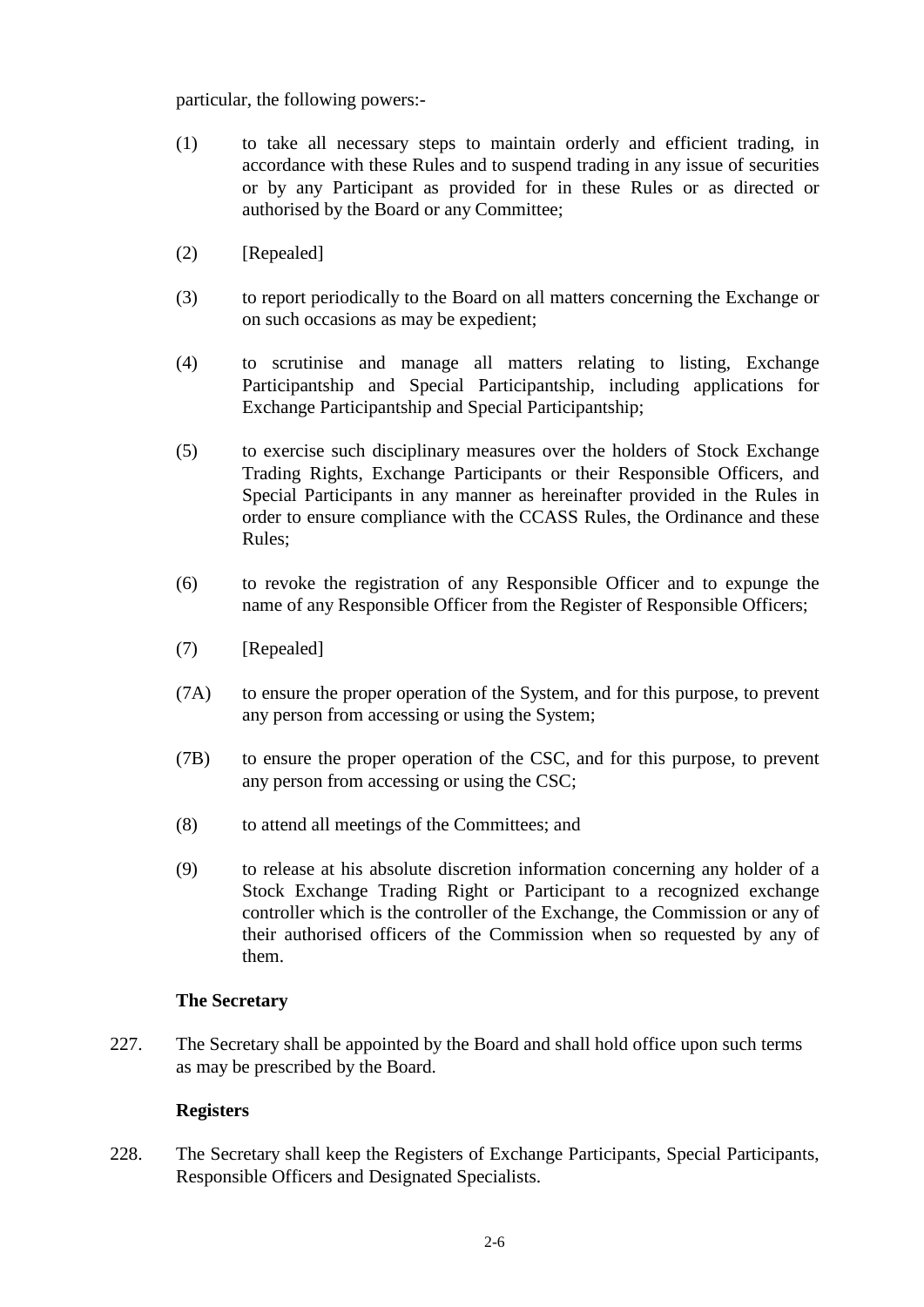- 229. The Register of Exchange Participants shall include the name and address of and the number of Stock Exchange Trading Rights held by Exchange Participants and such other information required by law or by the Board from time to time. The Register of Special Participants shall include the name and address of Special Participants and such other information required by law or by the Board from time to time.
- 230. [Repealed]
- 231. [Repealed]
- 231A. [Repealed]
- 232. The Register of Responsible Officers shall include the name and address of the Responsible Officers and the Exchange Participants of which they are Responsible Officers, and such other information required by law or by the Board from time to time.
- 233. [Repealed]
- 234. [Repealed]
- 234A. The Register of Designated Specialists shall include the names and addresses of the Designated Specialist and the Securities Market Maker which has applied to the Exchange for registration of such Designated Specialist, and such other information as may be required by law or by the Board from time to time.
- 235. The Registers kept by the Secretary under Rule 228 shall be open for inspection at any time during office hours by an authorised officer of the Commission or any Participant. Members of the public may also inspect the Register of Exchange Participants and Register of Special Participants at such place and time as the Exchange may from time to time prescribe.
- 236. Any Participant or other person may require a copy of the Register of Exchange Participants or Special Participants, or of any part thereof. The Exchange shall cause any copy so required by any person to be sent to that person within a period of 10 days commencing on the day immediately after the day on which the request for the copy is received by the Exchange.
- 237. Subject to the approval of the Board, any Exchange Participant or other person may require a copy of the Register of Responsible Officers.
- 238. [Repealed]

### **Publication of a list of Exchange Participants and Special Participants**

238A. The Exchange shall maintain and keep up to date at regular intervals a list of Exchange Participants and Special Participants in existence at the time. The Exchange shall publish such list on the HKEX website or by such other means as it considers appropriate.

### **Employees**